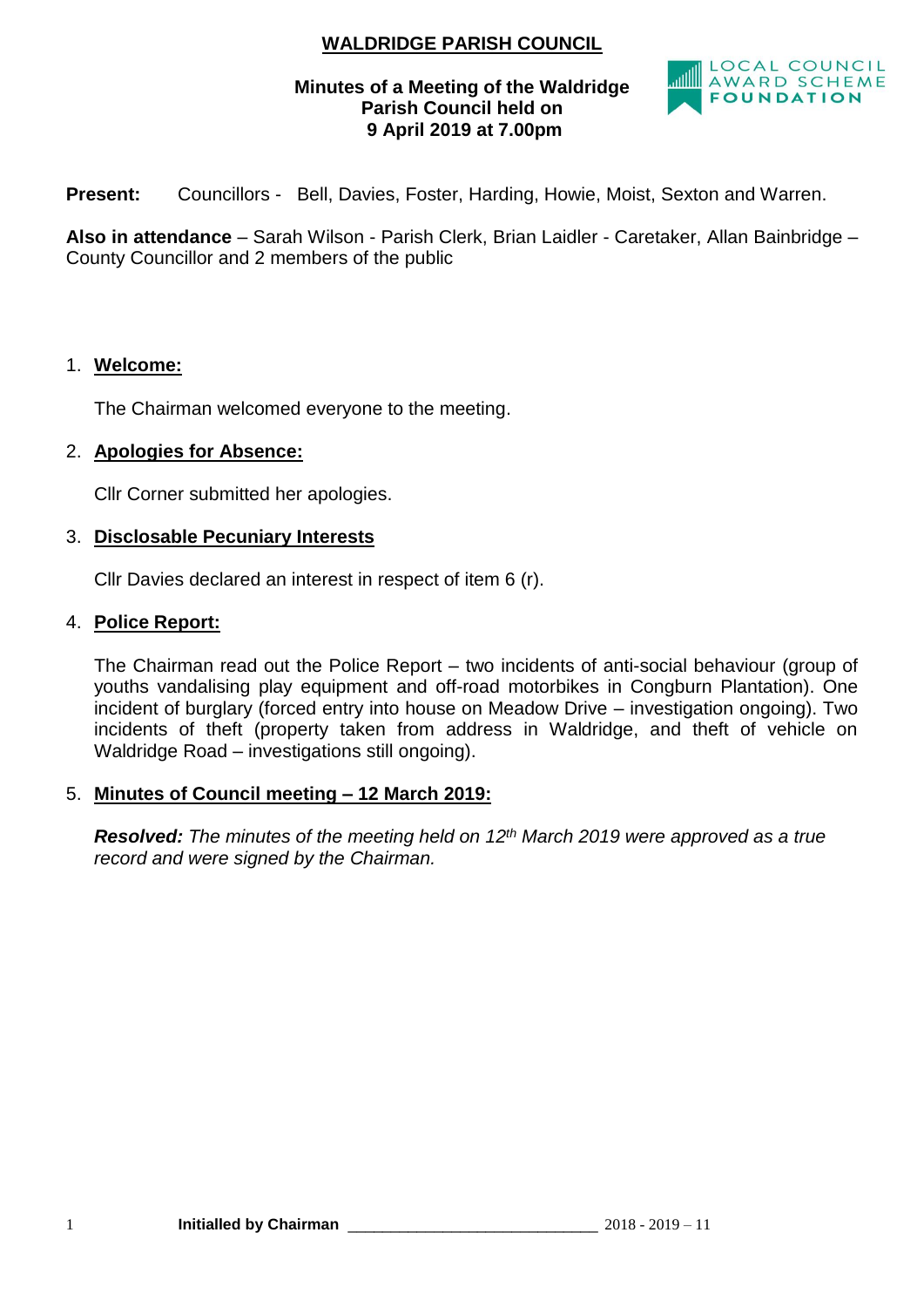# 6. **Parish matters and ongoing items**

# a) **County Councillors report**

Cllr Bainbridge gave an update on Birch View, matter still ongoing and he is awaiting a reply. Cllr Sexton gave an update on attempted burglaries in the area – two individuals now in prison, investigations still ongoing, will discuss further when meeting Inspector Dave Coxon.

# *Resolved: Report noted.*

# b) **Waldridge Parish in Bloom Working Group**

The Working Group gave an update – Northumbria in Bloom Spring judging taking place on Thursday 11<sup>th</sup> April, Cllr Howie will lead, and will be accompanied by Cllr Moist and Brian Laidler. Summer planting to take place in May/June. Community Groups who will be involved in planting will be contacted to arrange dates, with the Caretaker and DCC being present to supervise. DCC will not charge for the planting of the Community beds. Brenda to prepare refreshments for the judges.

## *Resolved: Update noted.*

# c) **Events Working Group**

The Working Group gave an update – Big Spring Clean has now taken place and was a success. Easter event to take place on Sunday 14<sup>th</sup> April - Cllr Corner leading. Cllr Corner has checked Easter craft materials and may need to purchase some additional items. Facepainter and children's ride booked. Cllrs Bell, Moist and Sexton to help on the day. Cllr Foster is leading the Beat the Bounds event.

## *Resolved: Update noted.*

## d) **Updates from Facebook**

Cllr Harding gave an update – several posts thanking everyone for doing the litter pick, a complaint about chewing gum on the path, a suggestion of using an app which records areas with a high amount of dog mess, a complaint about glass bottles on the Millennium Green (these have now been picked up during litter pick), and lots of positive comments about the new children's play area. Cllr Harding mentioned that some users are using the Parish group to sell items, the Clerk suggested a review of the Facebook rules at the next meeting.

## *Resolved: Updated noted.*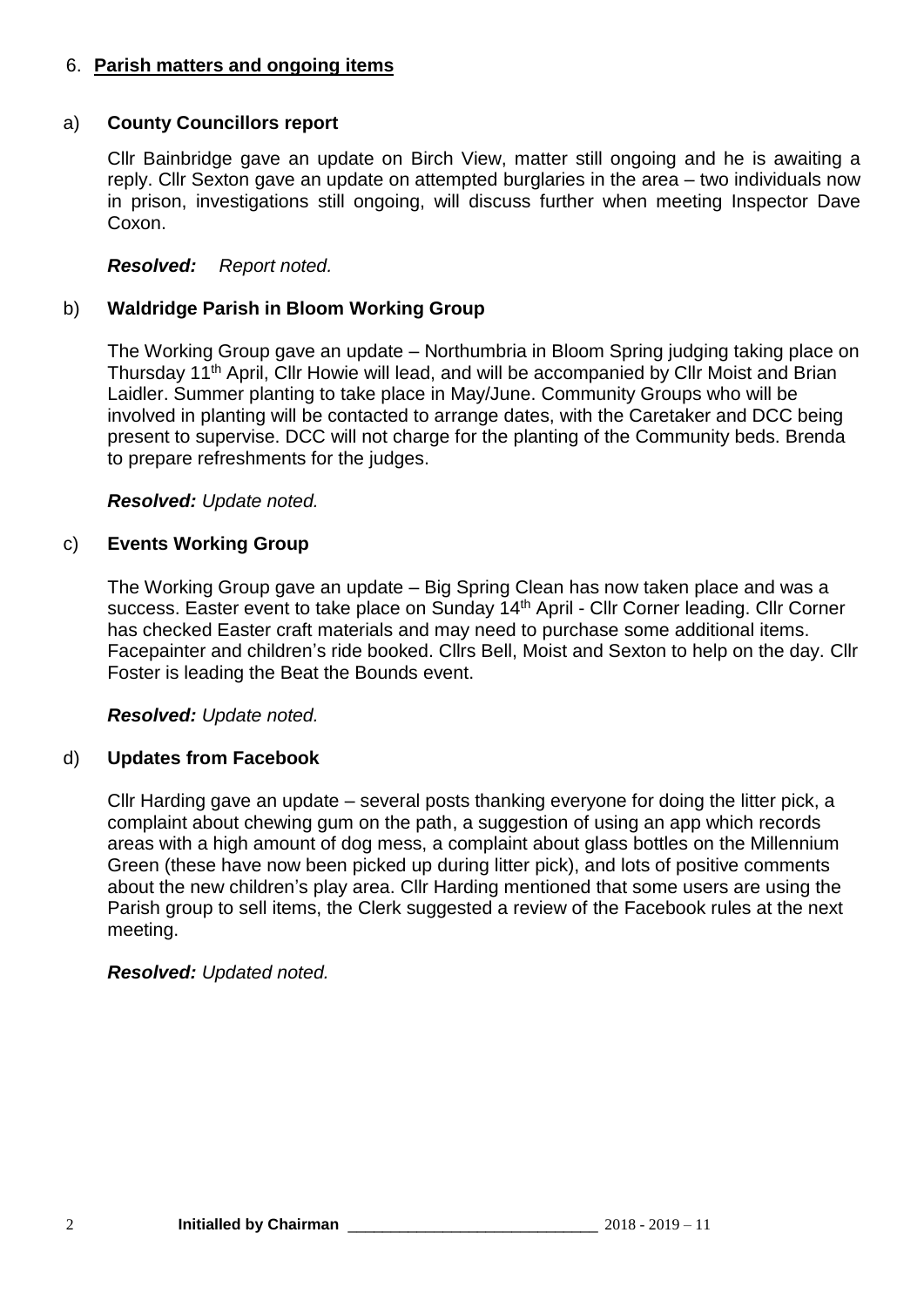# e) **Kindness Campaign**

Cllr Harding provided suggestions for possible Kindness Campaign activities. It was suggested that books are once again left around the Parish for residents to pick up, and after a request from a resident that more environmentally friendly wrapping be used, the Council discussed using brown paper. A plan to create a Parish lemonade stand was proposed, to be used to give away free lemonade to residents on warm days. The possibility of having a Kindness tree on the Millennium Green was also discussed, with residents being able to add positive notes and messages.

*Resolved: The plan for the Kindness Campaign was noted. It was agreed that brown paper should be purchased for wrapping the books, with a budget of £10. It was agreed that a Parish lemonade stand should be created, with a budget of £20 – subject to the Clerk checking licencing/hygiene regulations. It was agreed to create a Kindness tree on the Millennium Green. All votes unanimous.*

# f) **Quarterly Accounts**

The Clerk distributed the quarterly accounts for approval.

*Resolved: The Council approved the quarterly accounts. Cllr Harding signed the bank reconciliation, year end reconciliation, bank statements, petty cash and budget.*

# g) **Play Area**

The Council discussed whether a sign was required for the new play area, and it was decided that a sign should be installed. Potential wording for the sign was considered. The possibility of installing a bin at the play area was discussed, along with possible locations for a new seat.

*Resolved: It was agreed that a sign should be installed at the play area, and the wording was agreed upon. It was agreed that a bin should not be installed at the play area at this stage. The location of the new seat was agreed. All votes unanimous.*

## h) **Clothes Swap**

Cllr Harding suggested holding a Clothes Swap at the Parish Rooms.

*Resolved: It was agreed that a Clothes Swap should be organised, on any day where the Parish Rooms is available (unanimous).*

# i) **Publishing Addresses**

The Clerk informed the Council that the publishing of Councillor's addresses is no longer a legal requirement.

*Resolved: The change in requirement was noted.*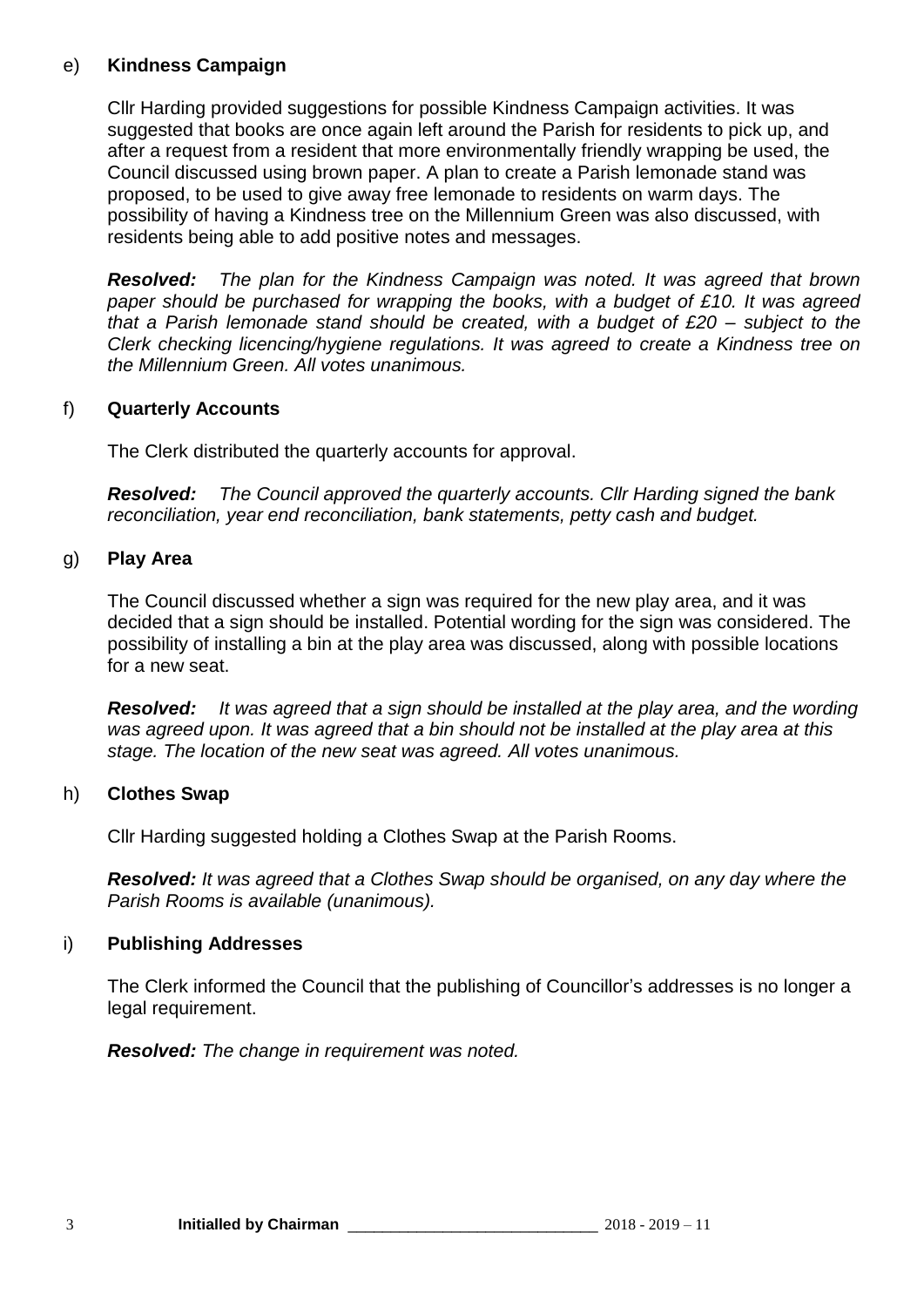# j) **Roles, Responsibilities and Visions**

The roles, responsibilities and visions of Councillors was discussed. Cllr Sexton mentioned that when Councillors take on a project, it is recommended that they 'buddy up', so that there is always a backup should someone not be able to attend. Ideas for future plans was discussed, and it was noted that these can sometimes be forgotten. It was suggested that the Council hold a specific meeting to share and record project ideas, with the aim of developing three and five year plans.

*Resolved: It was agreed that an informal idea sharing meeting would be held, and that potential project idea arising from this would be brought to a full Council meeting for discussion/approval (all in favour, Cllr Davies abstained).*

# k) **Star Council Awards**

The Council discussed the possibility of entering NALC's Star Council Awards.

*Resolved: It as agreed that the Council should enter the awards (unanimous).*

## l) **WW1 Silhouette**

The Council discussed how the WW1 Silhouette should be installed, and it was agreed that a quote should be sought from a contractor, and if this is under £100, that installation should go ahead. The Council agreed to hold a site visit to the Poppyfields roundabout, to finalise the exact location.

*Resolved: It was agreed that a quote for installation should be sought from an installer, and that if this is below £100, installation should be arranged (unanimous).*

## m) **Policy Review**

- Hall Letting
- Health & Safety
- Public Filming

*Resolved: It was agreed to adopt the updated Hall Letting, Health & Safety and Public Filming policies (unanimous).*

## n) **Timetable of training events**

SLCC Charitable Trusts webinar

*Resolved: It was agreed that the Clerk should complete the SLCC Charitable Trusts training at a cost of £60 + VAT (unanimous).*

# o) **Grants / fundraising**

No new opportunities identified.

*Resolved: None needed.*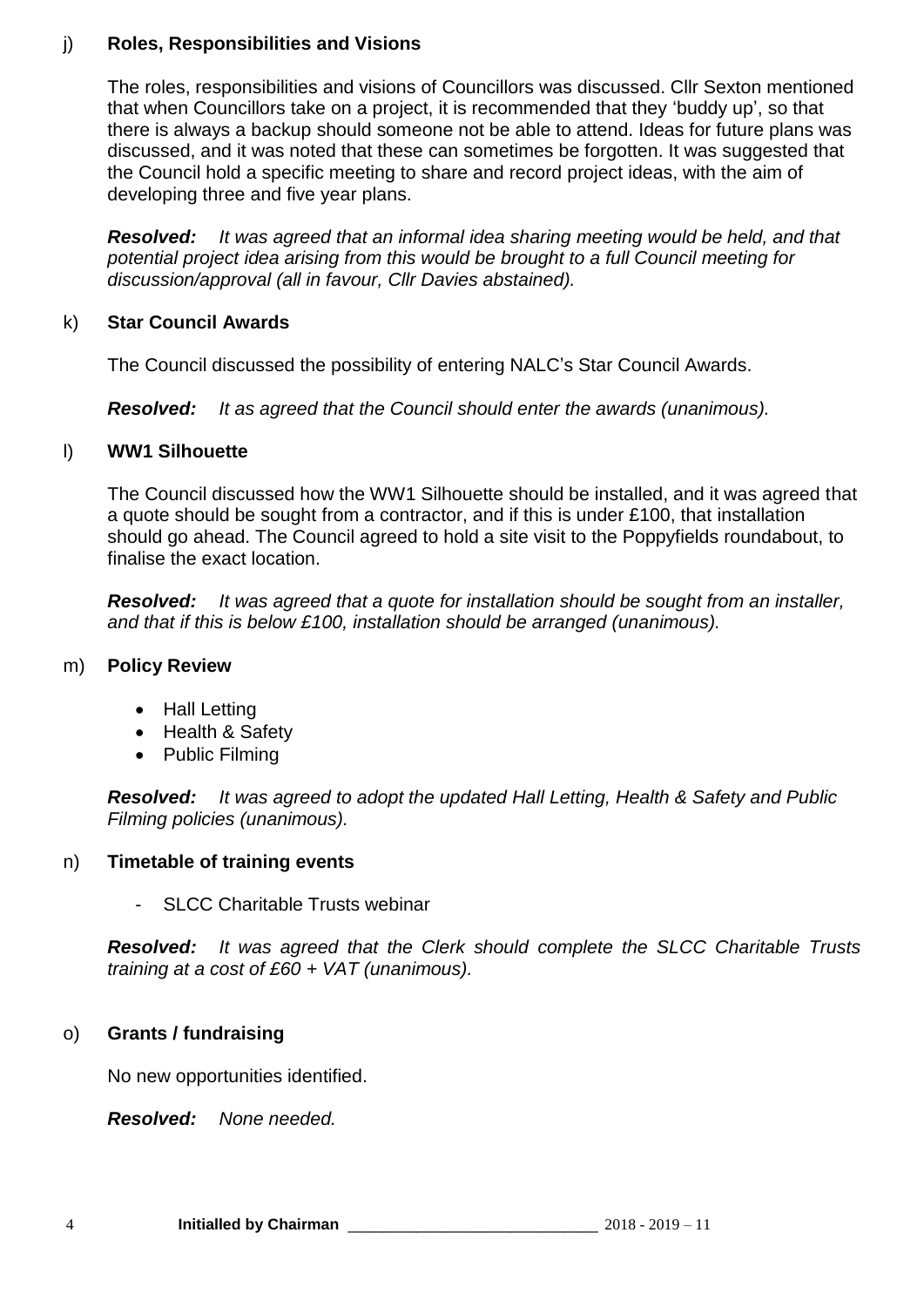DM/19/00851/FPA 43 Falstone Drive Chester-le-Street DH2 3ST

Replace existing conservatory with a pitched roof sunroom.

*Resolved: To recommend approval (unanimous).*

# q) **To consider any planning applications received after the agenda was published.**

• None received.

*Resolved: None needed.*

## r) **Correspondence received**

• Letter from Citizen's Advice requesting a donation.

*Resolved: It was agreed that the Clerk should contact Citizen's Advice to inform them of the Council's grant application procedure (all in favour – as Cllr Davies had declared an interest in this item, he did not vote, or take part in the discussion).*

## s) **Correspondence received after agenda published** (to note only)

• Complaint from a resident regarding an abandoned caravan in Waldridge Village.

#### t) **Clerks Report / Action Log**

The Clerk gave an update on all items on the Action Log not already covered during the meeting.

## *Resolved: Update noted.*

#### y) **Urgent issues for noting (Clerk to use delegated powers in necessary) and any items Councillors wish to agenda for next meeting**

No issues to note.